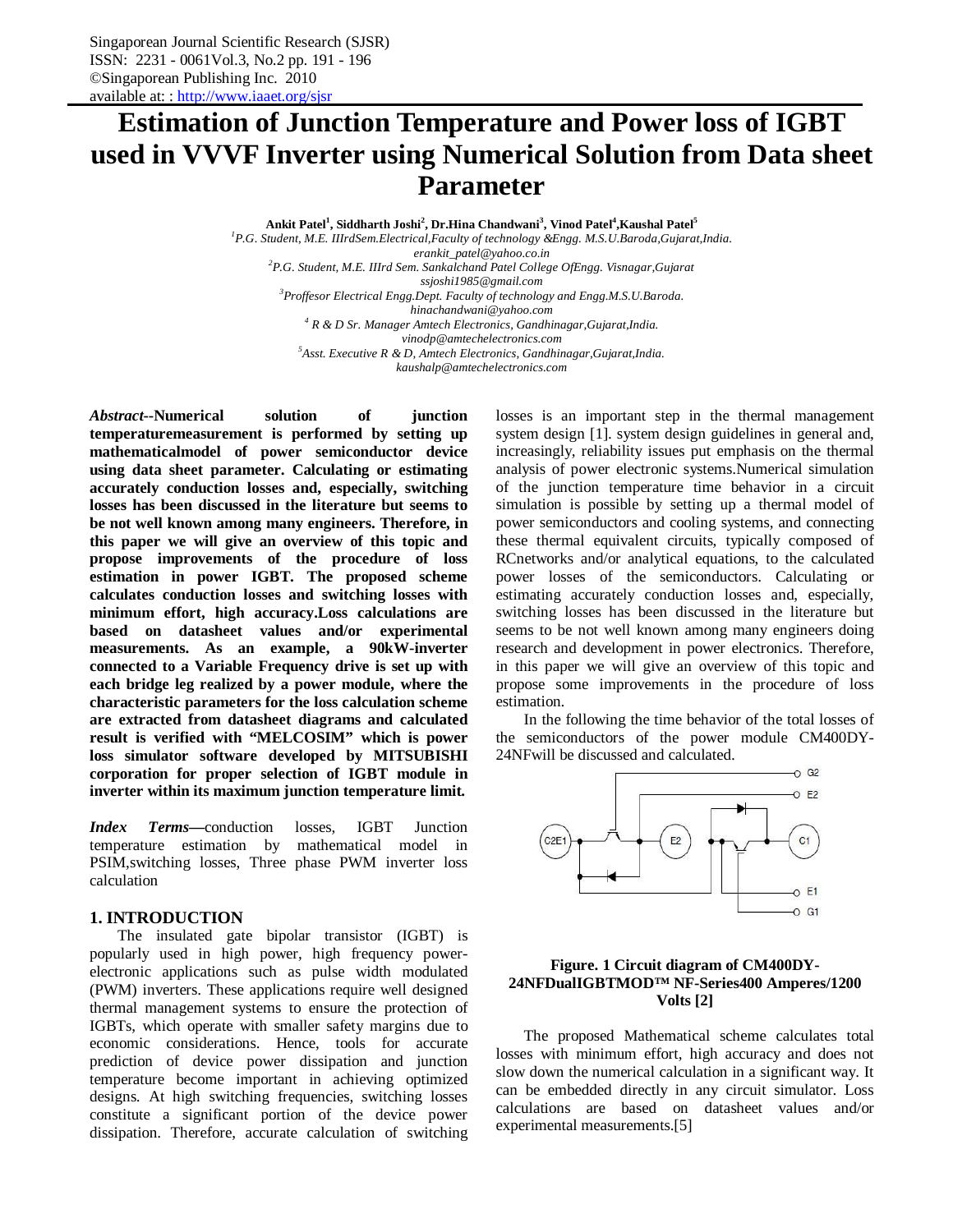## **2. VVVF (VARIABLE VOLTAGE VARIABLE FREQUENCY) INVERTER LOSS CALCULATION [3]**

One common application of power modules is the variable voltage variable frequency (VVVF) inverter. In VVVF inverters, PWM modulation is used to synthesis sinusoidal output currents. In this application the IGBT current and duty cycle are constantly changing making loss estimation very difficult. The following equations can be used for initial estimation in VVVF applications. Actual losses will depend on temperature, sinusoidal output frequency, output current ripple and other factor. Figure..2shows typical VVVF inverter circuit. [3]



**Figure. 2 Circuit diagram of VVVF inverter**

#### **3. ESTIMATING POWER LOSSES OF IGBT**

The first step in thermal design is the estimation of total power loss. In power electronics circuit using IGBTs the two most important sources of power dissipation that must be considered are conduction losses and switching losses.

#### *A. Conduction losses:*

Conduction losses are the losses that occur while the IGBT is On and conducting current. The total power dissipation during conduction is computed by multiplying the On state saturation voltage by the On state current. In PWM application the conduction losses should be multiplied by the duty factor to obtain the average power dissipated. A first approximation of conduction losses can be obtained by multiplying the IGBT's rated Vce(sat) by the expected average device current. Conduction losses can be evaluated from following equation in the case of VVVF inverter application

$$
= \times \qquad (\qquad ) \times \qquad (- + -\cos \emptyset) [1] \quad (1)
$$

#### *B. Switching losses:*

Switching loss is the power dissipated during the turn On and turn Off switching transitions. In PWM switching losses can sustainable and must be considered in thermal design. To estimate average switching power losses read the Esw(on) and Esw(off) values from the curve at the expected average operating current. Average power dissipation is then given by

*Published: Singaporean Publishing*

$$
= \qquad \times \xrightarrow{\qquad \qquad (+ \qquad \qquad (- \qquad -1 \qquad \qquad (1) \qquad \qquad (2)
$$

The main use of the estimated power loss calculation is to provide a starting point for preliminary device selection. The final selection must be based on the rigorous power and temperature rise calculation.

*C. Total loss per IGBT:*

 $=$  + (3)

## **4. COMPUTING POWER LOSSOF FREEWHEELING DIODE**

*A. Steady state loss per Diode*

= 
$$
\times
$$
  $\times$  ( $\frac{1}{8}$  -  $\frac{1}{3}$  cos  $\emptyset$ ) [1] (4)

B. Recovery loss per Diode  
= 
$$
0.125 \times \times \times \times \times
$$
 ( ) x [1] (5)

*C.TOTAL LOSSES PER ARM (HALF MODULE)*  $Pa=PIgbt +Pdiode = Pcond +Psw +Pdc +Prr(6)$ 

# **5. ESTIMATION OF AVERAGE JUNCTION TEMPERATURE**

When operating the power device contained in IGBT and intelligent power modules will have conduction and switching power losses. The heat generated as a result of these losses must be conducted away from the power chips and in to the environment using a heat sink.

If an appropriate thermal system is not used the power device will overheat which could result in failure. In many applications the maximum useable power output of module will be limited by the system thermal design. So it is very important to design very accurate system for getting maximum output from the device.

- *D. Calculation of case temperature:*  $= + \times h(-)$  [1] (7)
- *E. Calculation of IGBT junction temperature:*  $= + \times h(-)$  [1] (8)
- *F. Calculation of diode junction temperature:*  $= + \times h(-)$  [1](9)

**TABLE1. DESCRIPTION OF SYMBOL USED IN EQUATION**

| <b>Symbol</b> | <b>Description</b>               |
|---------------|----------------------------------|
| Esw(0n)       | IGBT turn on switching energy @  |
|               | Ic and $T=125$                   |
| Esw(off)      | IGBT turn off switching energy   |
|               | $@$ Ic and T=125                 |
| Fsw           | PWM switching frequency          |
| Ic.           | Peak value of sinusoidal output  |
|               | current                          |
| Vce(sat)      | IGBT saturation voltage drop @Ic |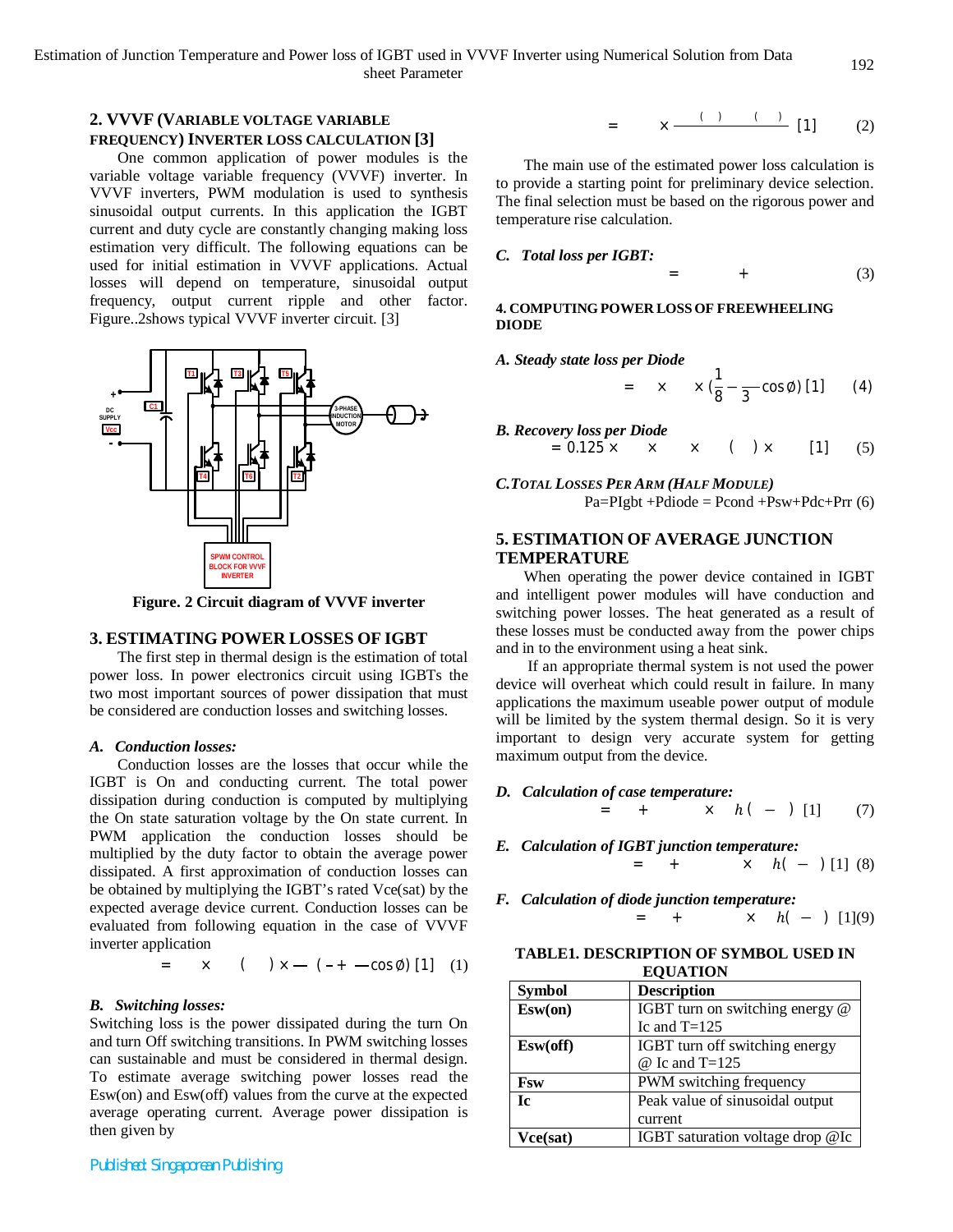|                | $&\,\mathrm{T} = 125$            |  |
|----------------|----------------------------------|--|
| Vf             | FWD forward voltage drop @ Ic    |  |
| D              | PWM duty Factor                  |  |
| ф              | Phase angle between output       |  |
|                | Voltage & current                |  |
| <b>Irr</b>     | Diode Peak recovery current @ Ic |  |
| Trr            | Diode reverse recovery time @ Ic |  |
| Vce(pk)        | Peak voltage across the fwd at   |  |
|                | recovery                         |  |
| $Rth(c-f)$     | Thermal impedance between case   |  |
|                | to fin                           |  |
| $Rth(i-c)IGBT$ | Thermal impedance between        |  |
|                | junction to case                 |  |
| Rth(j-c)fwd    | Thermal impedance between        |  |
|                | junction to case                 |  |

# **6. DERIVATION OF POWER LOSS USING LINEAR POLYNOMIAL EQUATION FOR CM400 DY-24NF IGBT MODULE USED IN 90KW VVVF DRIVE**

In this calculation we assume that practically we have known the value of output current(Ic), switching frequency(Fsw) , PWM Modulation rate(D),Power Factor (cosФ). And we have the data sheet parameter so we can easily find the power losses and hence the Junction Temperature using above derived equation[2] as follow,

Conduction losses of power semiconductors are often calculated by inserting a voltage Vce(sat)representing the voltage drop and a resistor *Ron* representing the current dependency in series with the ideal device. In this way, the non-linear characteristic of the current-voltage dependency is modeled in a simple way. [4]



The characteristic describing the relationship between voltage drop Vce(sat)and collector current *IC* of the IGBTs as given in the datasheet is shown in **Figure.3**.[2] This nonlinear dependency is often modeled in a rough approximation as voltage source and resistor in series with an ideal switch. We propose to multiply the current *IC* with the according voltage Vce(sat)directly in the datasheet to get the conduction power loss *Pcond*dependent on the current *IC* as shown for two operating temperatures in Figure..3.

## *G. Conduction losses of IGBT using polynomial Equation*

The advantage of this procedure is that the curves in Figure..4 can be approximated very accurately with linear polynomial fitting curve and generally be described in a form,

$$
(\qquad) = + \times \qquad (10)
$$

where the coefficients *a*and*b*are derived by curve fitting. A linear polynomial approximation of the curves shown in Figure..4 gives the parameter values at  $Tj=125$ 'c

$$
( ) = 0.8978 + 0.002705 \times \tag{11}
$$

From equation (1) we get the conduction loss of IGBT by substitute the value of Vce(sat) calculated by equation (11).

For example we show the comparison table 2 of calculated value and melcosim (power simulator software) result.

#### *H. Switching losses of IGBT using polynomial Equation*

The curves in Figure..4 can be approximated very accurately with linear polynomial fitting curve and generally be described in a form,

 $( ) = 0.007473 + 0.0002824 \times (12)$ 



**Figure.4.E(sw) -Ic Characteristic from data sheet**

From equation (2) we get the switching loss of IGBT by substitute the value of Esw(total) calculated by equation (12).

# **8. DIFFERENT PARAMETER VALUE TAKEN IN THE FOLLOWING COMPARISON RESULTS**

- 1.  $D=1.0$
- 2.  $\cos \Phi = 0.8$
- 3. Fsw=  $2khz$
- 4. Vce(pk)= 1200 volt
- 5. Tf= 90'c (heat sink Temp.)
- 6. Rth(c-f)=  $0.02$ 'c/Watt [2]
- 7. Rth(j-c)IGBT=0.034'c/watt [2]
- 8. Rth(j-c)DIODE=0.062'c/watt [2]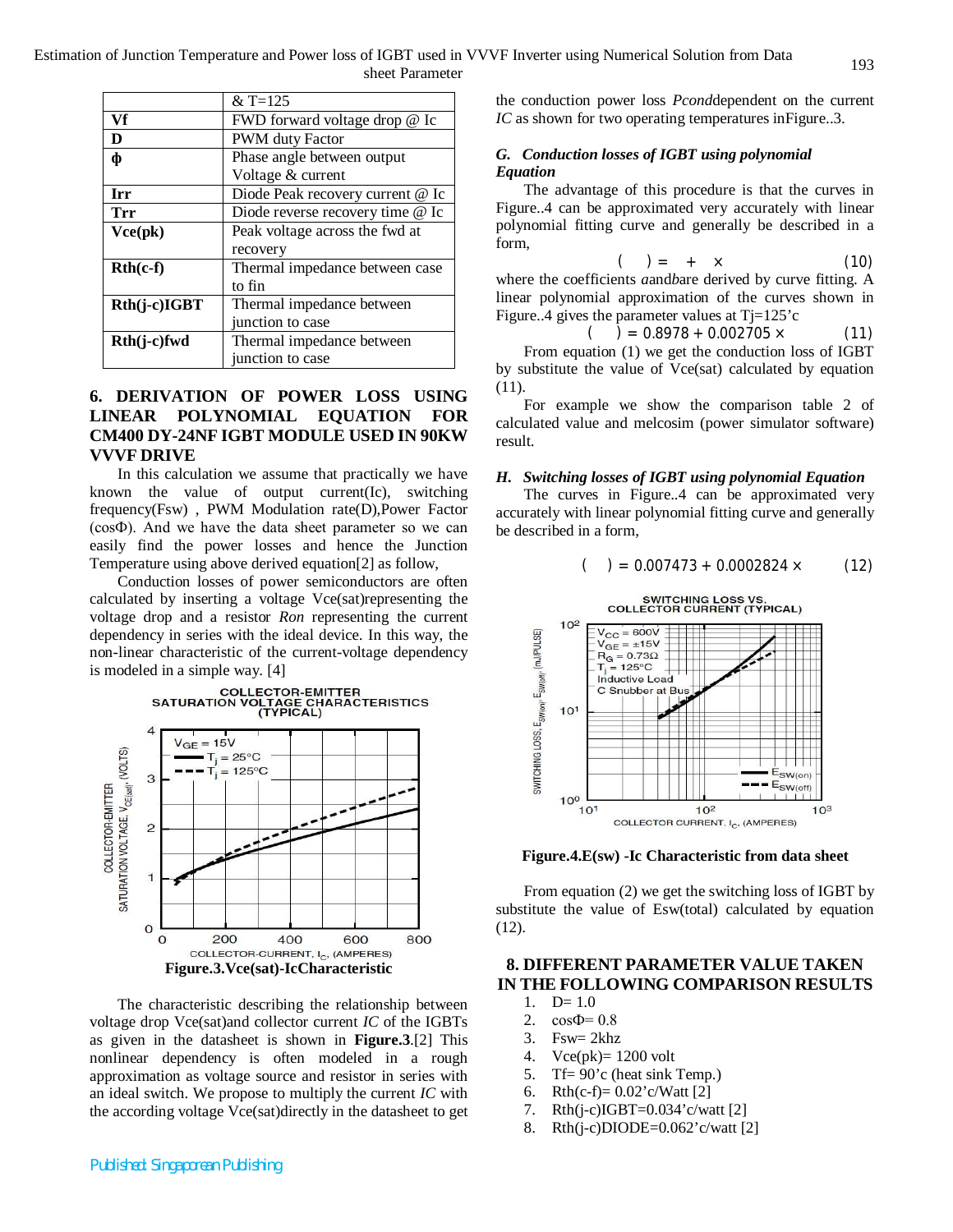**TABLE 2. COMPARISION OF CALCULATED RESULT**

|         |                  | .           |            |
|---------|------------------|-------------|------------|
| Output  | <b>TOTAL</b>     | Melcosim    | Difference |
| Current | <b>LOSS/IGBT</b> | Result [4]  | in Value   |
| IcA     | calculated       | Actual loss |            |
| Peak    |                  |             |            |
| value   |                  |             |            |
| 175     | 85.579           | 87.22       | 1.640      |
| 192.5   | 95.793           | 97.95       | 2.156      |
| 210     | 106.394          | 109         | 2.605      |
| 227.5   | 117.383          | 120.24      | 2.856      |
| 245     | 128.759          | 131.75      | 2.990      |
| 262.5   | 140.523          | 143.55      | 3.026      |
| 280     | 152.675          | 155.68      | 3.004      |
| 297.5   | 165.213          | 168.12      | 2.906      |
| 315     | 178.140          | 180.89      | 2.749      |
| 332.5   | 191.454          | 194         | 2.545      |

## *I. Dc losses of FWD using polynomial Equation*

The curves in Figure..5 [2] can be described very accurately with linear polynomial fitting curve and generally be described in a form,



**Figure.5Ic-VfCharacterstic from data sheet**

From equation (3) we get the dc loss of FWD by substitute the value of Vf calculated by equation (13).

#### *J. Switching losses of FWD using polynomial Equation*

The curves in Figure..6 [2] can be described very accurately with linear polynomial fitting curve and generally be described in a form,

$$
= 218.8 + 0.3163 \times
$$
\n
$$
\text{And True on be described in a form.} \tag{14}
$$

And Trr can be described in a form,

$$
= 7.508 - 08 + 1.29 - 10 \times \tag{15}
$$



**Figure.. 6 Irr,TrrVsIe characteristic from data sheet**

**TABLE 3. COMPARISION OF CALCULATED RESULT WITH POWER SIMULATOR SOFTWARE**

| Output<br>Current | <b>TOTAL</b><br>LOSS/Diode | Melcosim<br>Result | Difference<br>in Value |
|-------------------|----------------------------|--------------------|------------------------|
| Ic A              | calculated                 | Actual             |                        |
| Peak              |                            | loss               |                        |
| value             |                            |                    |                        |
| 175               | 20.443                     | 20.84              | 0.396                  |
| 192.5             | 22.442                     | 23.15              | 0.707                  |
| 210               | 24.523                     | 25.5               | 0.976                  |
| 227.5             | 26.684                     | 27.87              | 1.185                  |
| 245               | 28.927                     | 30.28              | 1.352                  |
| 262.5             | 31.252                     | 32.75              | 1.497                  |
| 280               | 33.657                     | 35.28              | 1.622                  |
| 297.5             | 36.144                     | 37.85              | 1.705                  |
| 315               | 38.713                     | 40.46              | 1.746                  |
| 332.5             | 41.362                     | 43.11              | 1.747                  |



**Figure.7: Implementation of the loss calculation scheme**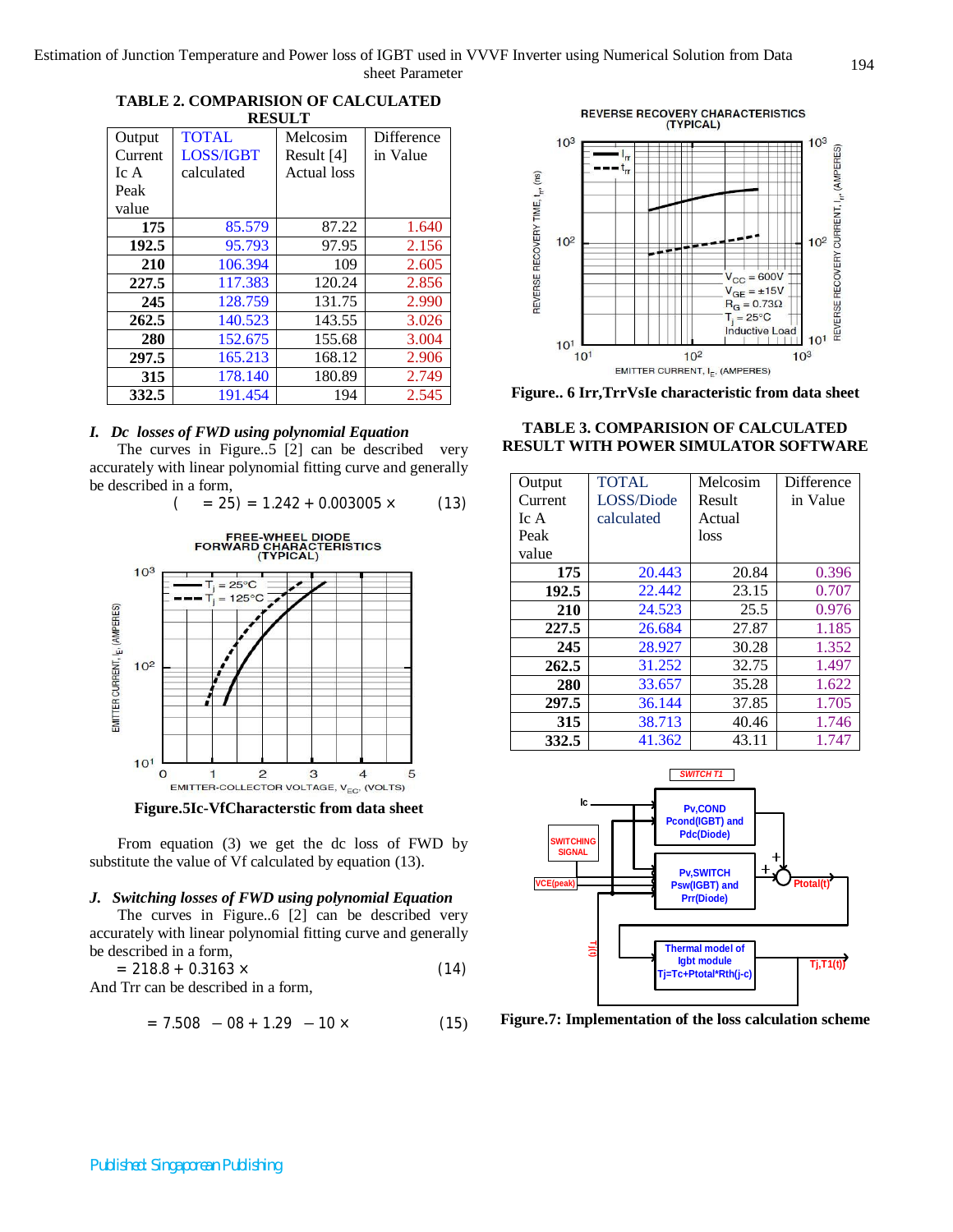Estimation of Junction Temperature and Power loss of IGBT used in VVVF Inverter using Numerical Solution from Data sheet Parameter

| Output  | Calculated        | Melcosim | Difference |
|---------|-------------------|----------|------------|
| Current | <b>IGBT</b><br>Tj | Result   | in Value   |
| Ic.     | AVG               | Actual   |            |
| Peak    |                   |          |            |
| value   |                   |          |            |
| 175     | 95.030            | 95.13    | 0.10       |
| 192.5   | 95.621            | 95.75    | 0.12       |
| 210     | 96.235            | 96.4     | 0.16       |
| 227.5   | 96.872            | 97.05    | 0.17       |
| 245     | 97.531            | 97.72    | 0.18       |
| 262.5   | 98.213            | 98.41    | 0.19       |
| 280     | 98.917            | 99.11    | 0.19       |
| 297.5   | 99.644            | 99.84    | 0.19       |
| 315     | 100.393           | 100.58   | 0.18       |
| 332.5   | 101.165           | 101.34   | 0.17       |

**TABLE 4. COMPARISION OF CALCULATED RESULT WITH POWER SIMULATOR SOFTWARE**

| Output     | Calculated      | Melcosim   | Difference |
|------------|-----------------|------------|------------|
| Current Ic | <b>Ti DIODE</b> | Result [4] | in Value   |
|            |                 |            |            |
| Peak       | AVG             | Actual     |            |
| value      |                 |            |            |
| 175        | 93.38           | 93.45      | 0.06       |
| 192.5      | 93.75           | 93.86      | 0.10       |
| 210        | 94.13           | 94.27      | 0.13       |
| 227.5      | 94.53           | 94.69      | 0.15       |
| 245        | 94.94           | 95.12      | 0.17       |
| 262.5      | 95.37           | 95.56      | 0.18       |
| 280        | 95.81           | 96.01      | 0.19       |
| 297.5      | 96.26           | 96.47      | 0.20       |
| 315        | 96.73           | 96.94      | 0.20       |
| 332.5      | 97.21           | 97.42      | 0.20       |

## **8. NUMERICAL SCHEME IMPLEMENTED IN PSIM**

Figure. 8 shows the Calculation of power loss and junction temp. for 90 kw inverter drive which has a peak amplitude current(Rated current) of 175 amp. Using linear polynomial Equation in PSIM with the help of Mathematical blocks.





#### **Figure.8 Mathematical solution in PSIM**

As shown in above simulation, the Math Block in PSIM software used for solving the numerical equation. In our case the derived linear polynomial equations are solved by this MATH block of PSIM shown as rectangle box in Figure.. 8.BelowFigure. 9 shows the Calculated result which are verify with the melcosim result and shown in table 2 to table 4.



**Figure. 9.Calculated Result in PSIM**

#### **9. CONCLUSION**

The paper discusses loss estimation of power semiconductors using the simple numerical method. The proposed schemes are simple to implement, it doesn't slow down the numerical simulation time. The estimation of the losses, especially of the switching losses of the power semiconductors, is as accurate as the loss data provided by datasheets or experimental measurements. Therefore, the accuracy of the resulting total losses is principally not influenced by the proposed loss calculation scheme it is truly depend upon the datasheets or experimental measurements. From the comparison of both results we can conclude that this method is accurate and time saving for estimation of IGBT junction temperature.

## **REFERENCES**

- [1] POWEREX, INC."IGBT and Intellimod™ Applications and Technical Data book" *1 stedition, pp. A,18-25, October. 1994*.
- [2] MITSUBISHI Corporation: Datasheet of IGBT module "CM400 DY-24NF" published at http://www.mitsubishichips.com/